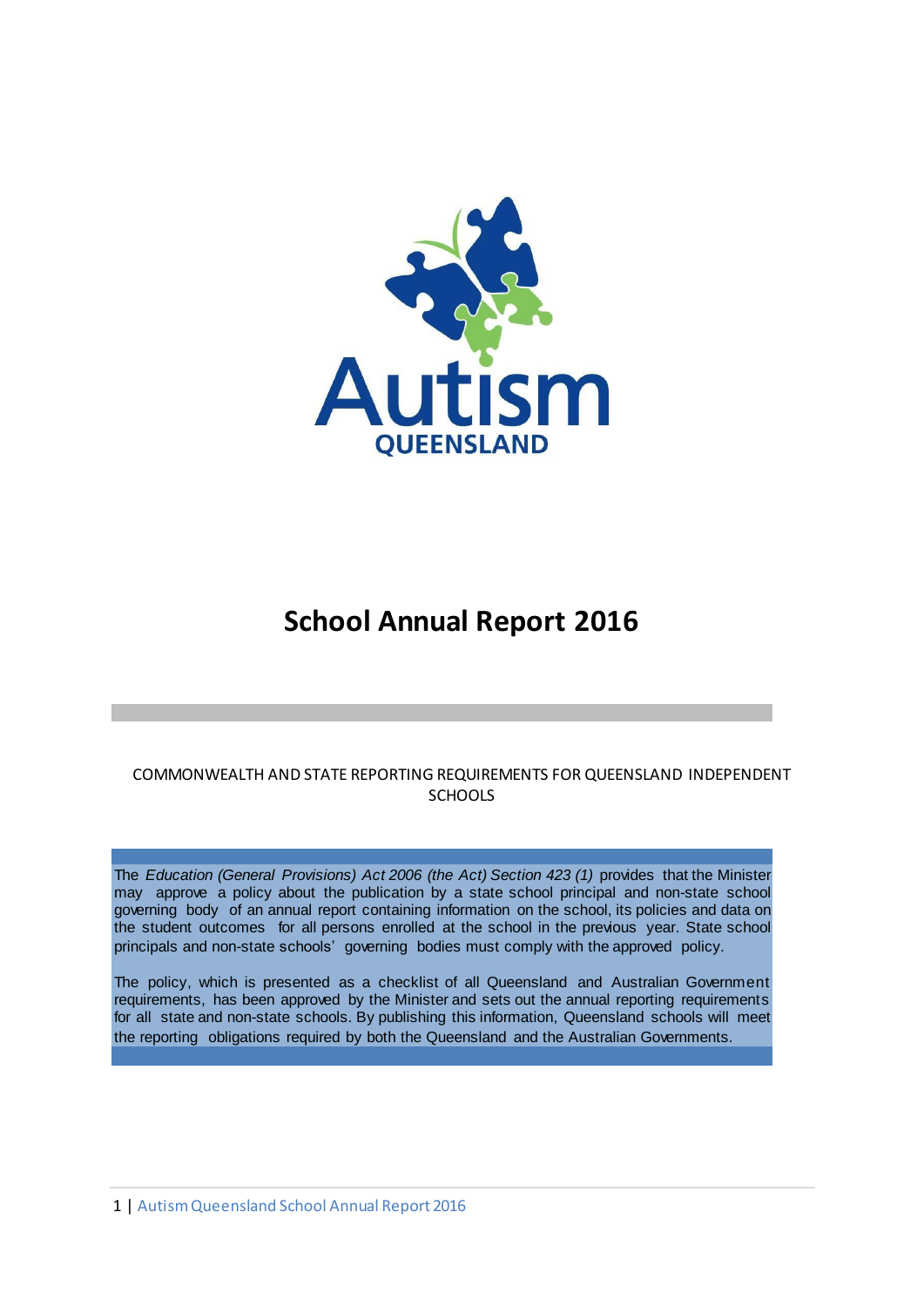Autism Queensland Limited runs two Education and Therapy Centres in Brisbane at Brighton and Sunnybank Hills that operate as an accredited independent special school.

**School sector:**

Independent

**School address:**

Sunnybank Campus **Brighton Campus** Brighton Campus 437 HellawellRoad 136 North Road Sunnybank Hills Qld 4109 Brighton Qld 4017 Ph: 07 3273 0000 Ph: 07 3631 6300 Fax: 07 3273 0093 Fax: 07 3631 6388 [sunnybankschool@autismqld.com.au](mailto:sunnybankschool@autismqld.com.au) [brighton@autismqld.com.au](mailto:righton@autismqld.com.au)

Contact: Cae Ashton - Principal

Website: [www.autismqld.com.au](http://www.autismqld.com.au/)

**Total enrolments for 2016:**

An average of 116 students attended part-time placements(65at Sunnybank campus and 51 at Brighton). The average attendance rate in 2016 for the whole school was 90.22% (92.87% for Sunnybank; 87.6% for Brighton).

#### **Year levels offered:**

Both campuses provide a range of group placement options for children diagnosed with an Autism SpectrumDisorder(ASD)from Prep to Year 12.

**Co-educational or single sex:**

Co-educational.

**Distinctive curriculumofferings:**

Autism Queensland's Education Service Agreement with the Department of Education and Training, under the Non-State Special Needs Organisations funding program, facilitates shared placement of students with Autism Spectrum Disorder (ASD) in a part-time school-based program at Autism Queensland with enrolment at their base or "home" mainstream school. This partnership promotes an inclusive program for students specifically designed to:

- Enable students to maintain connection with their peer group and local school curriculum
- Enable students to practice identified skills for generalisation to a mainstream setting
- Continue social connection with their local community
- Provide opportunities for observation, data collection and sharing of expertise among key stakeholders.

Allocation of academic work at Autism Queensland is determined in close collaboration with the respective student's home school, with activities and focus areas selected to match individual student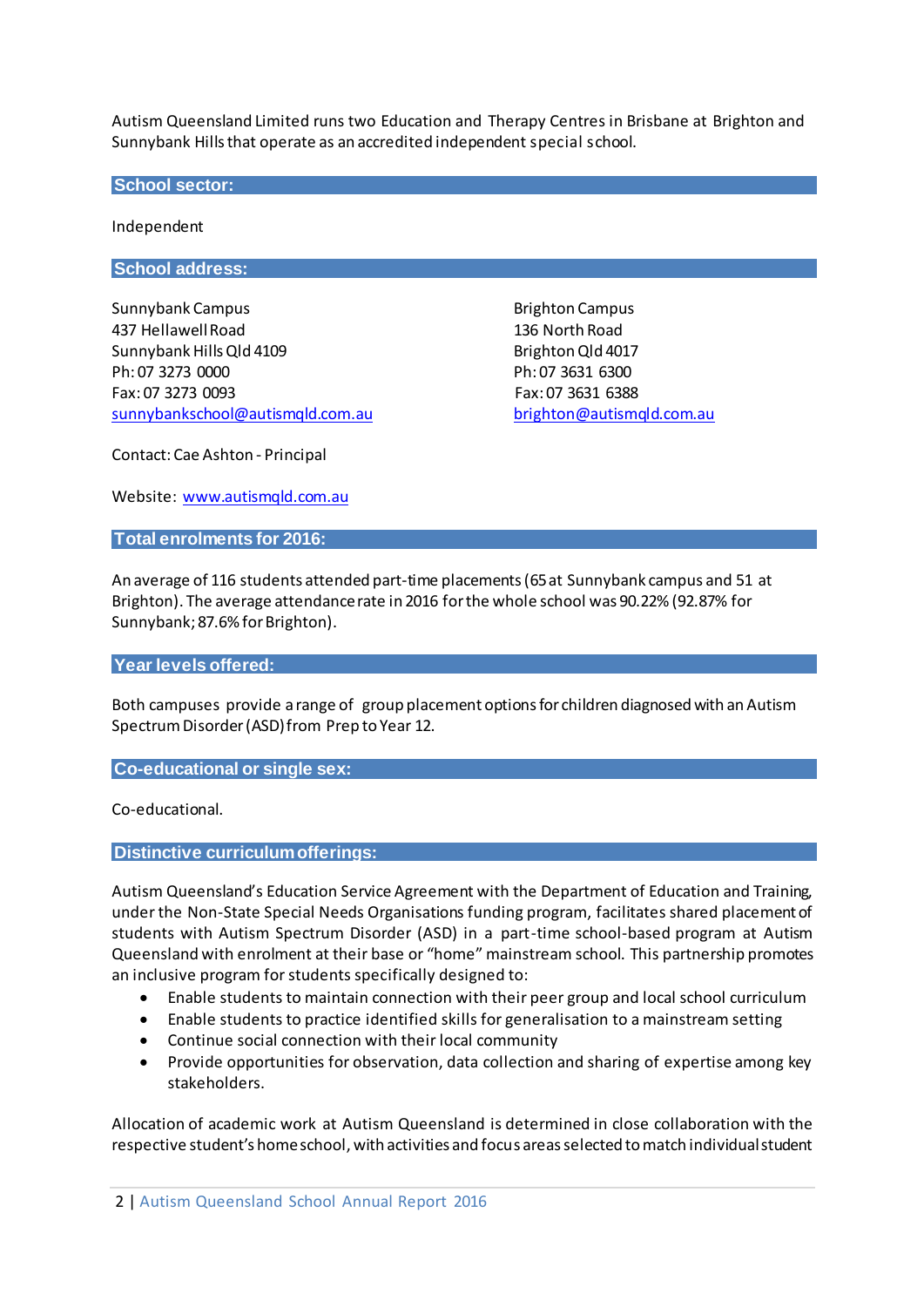needs. Autism Queensland's educational approach for school-aged students focuses on the development of core characteristics of ASD:

- Social Skills
- Communication
- Sensory Information Processing
- Adaptive Behaviour
- Stress Management
- Daily Living Skills
- Community Access
- Play and Recreation Skills
- Academics (school performance and skills for learning).

# **The School Environment**

At Autism Queensland, students are grouped according to age, ability and needs, with a maximum of six students per class group. Each class is staffed by a teacher and at least one teacher aide with additional support from allied health professionals, featuring:

- A multidisciplinary team approach including parents, home school staff, Autism Queensland teachers, speech pathologists, occupational therapists, psychologists, and other associated professionals
- Regular goal-based communication with parents and carers
- Individualised Education Programs (IEPs), tailored to address the impact of ASD on students' access to learning, developed in collaboration with the home school education support team and parents and carers
- Therapy support within the classroom and playground areas
- Explicit teaching of skills addressing the function of behaviours of concern
- Environmental modifications and supports
- Structured learning environments maximizing engagement and success for students with ASD
- Focus on functional life skill development including social problem solving and emotional regulation skills necessary for lifelong learning
- Emphasis on generalisation to home and other educational settings
- Parent support, advocacy and education.

## **Class Placements**

The decision for one, two or three day placements is made on a case by case basis and is dependent on criteria which impact school attendance and/or access to (mainstream) school programs such as anxiety, social communication and behaviour. Students are grouped according to age and individual needs with places determined following the collection and review of a variety of enrolment information including:

- A school visit to the student's home school by Autism Queensland staff
- An enrolment interview with the student and his/her parents
- Consultation with relevant stakeholders (parents and/or school staff)
- Review of recent documents such as school reports, current IEP and Individual Positive Behaviour Support Plans and recent therapy reports.

Students who function academically relatively well but are identified as potentially benefitting from Autism Queenslandspecific programs, will be offered fewer days than those requiring greater support to access their school program. Other factors such as the payment of school fees may influence some parents' choice in the length of placement for their child.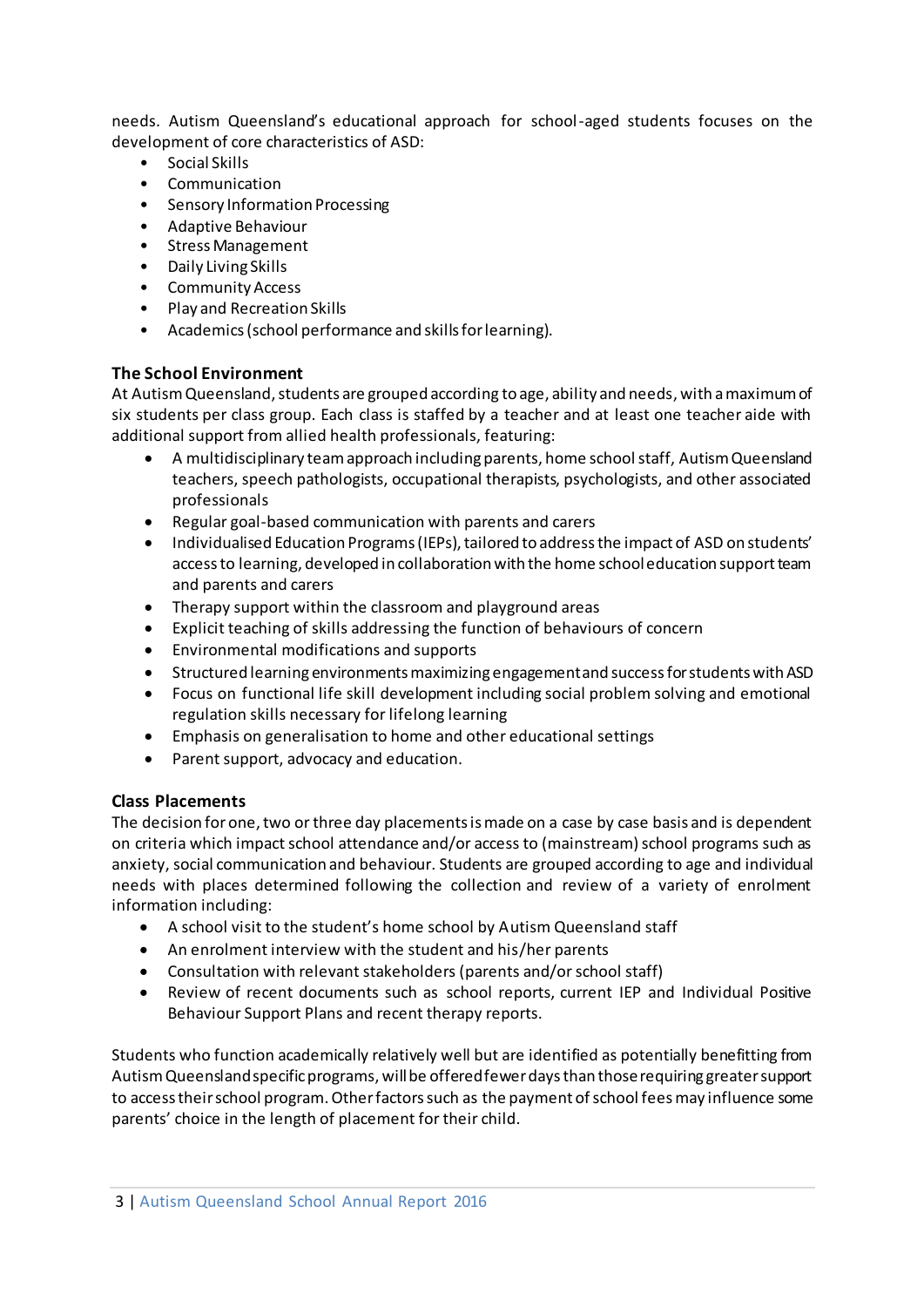Autism Queensland school programs explicitly addressthe Australian Curriculum's General Capabilities, in combination with Autism-specific areas:



### **Extra-curricular activities offered at Autism Queensland:**

- Community access
- Parenting programs and information sessions
- Holiday programs
- Annual Go Blue For Autismfundraising and awareness campaign
- End of year Concert and Markets

## **School Outreach Service**

'Outreach' is provided by Autism Queensland School staff for the students' whole team including parents and carers, home school teachers and education support team staff, and other relevant external stakeholders. Autism Queensland teachers have additional non-contact time explicitly allocated for home school visits and consultative support for the students' education support teams. This provides the opportunity for Autism Queensland staff to observe students in their mainstream setting to assist in providing realistic support to the education support team and opportunities for generalisation of strategies developed in the Autism-specific program.

#### **Outreach services may include:**

*Collaboration and Peer Support*

- Regular communication with, and support for, the home school education support team
- Termly outreach visits to the students' home school to view and collaborate
- Consultancy support to the students' home school education support team to introduce new strategies and adjustments
- Support for parents and carers
- Home school staff visits to Autism Queensland School to view and discuss programs, the environment and supports and adjustments implemented
- Leading IEP and individual behaviour support plan development and implementation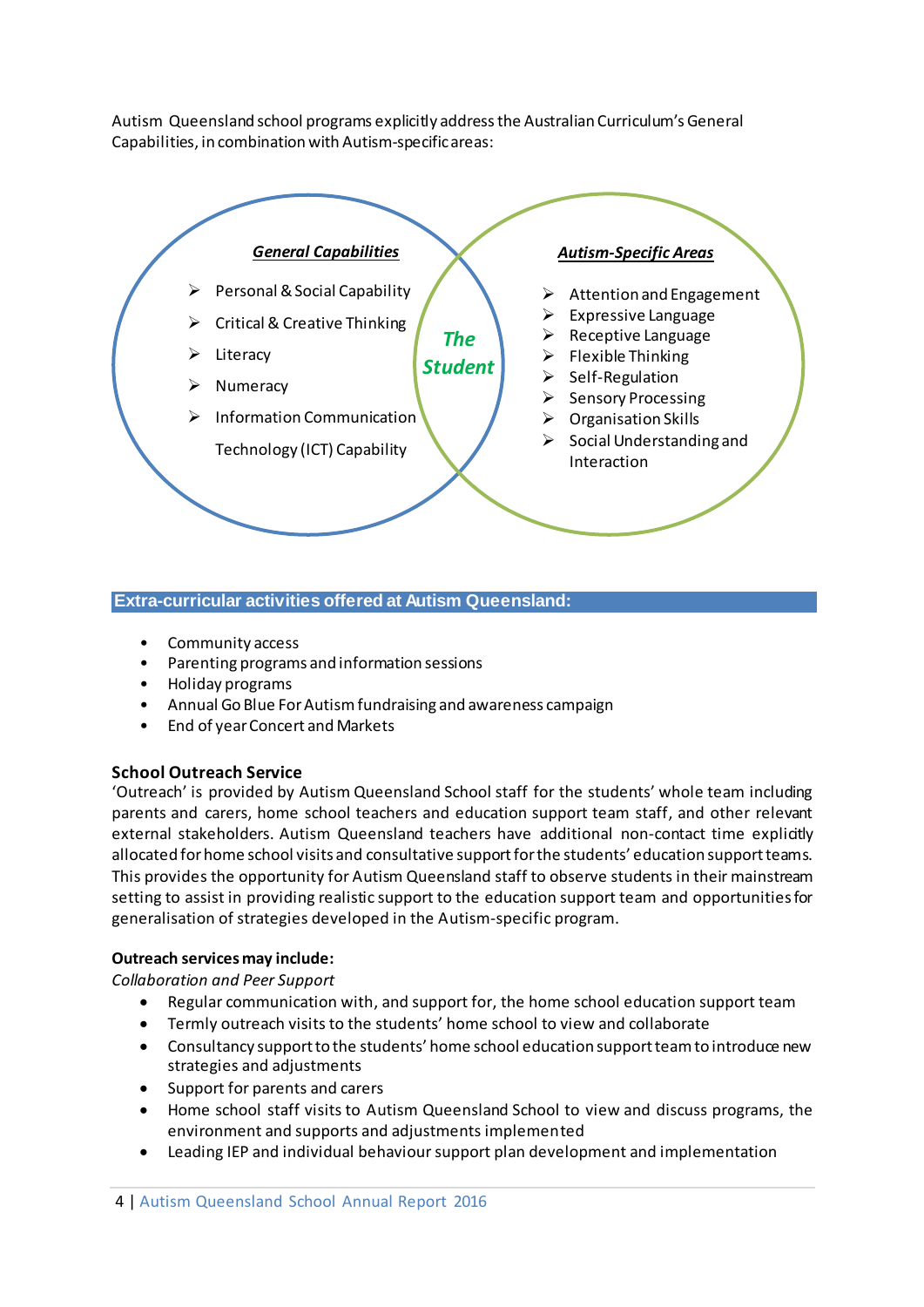Sharing of assessments and reports, including verification documents and information, IEP and individualised program documents.

#### *Transition Planning and Support*

- Orientation visits and information for the family and student before the beginning of placement
- Enrolment data collection
- Regular meetings and ongoing communication for transitions both in and out of dual placement and for some, transition to high school.
- Comprehensive exit reports and follow up consultation
- Provision of information regarding other possible services and supports
- Attendance at external stakeholder meetings as relevant.

## **Social climate:**

A full range of professionals comprising teachers, occupational therapists, psychologists, speech pathologists and teacher aides work collaboratively with parents and care givers to develop appropriate individualised plans to meet the needs of students with ASD. Regular contact with home school staff, through school visits, emails and phone calls, ensures that the targeted skills remain relevantfor the student during their placement at Autism Queensland. There is a strong emphasis on informed practice that meets the specific needs of clients with ASD in every aspect of service delivery:

#### *Our Vision*

A life of participation, opportunity and choice for people with Autism Spectrum Disorder.

#### *Our Mission*

To support people living with Autism Disorder through responsive, evidence-informed practice and advocacy.

*Key Drivers*

**FNHANCING** 

CHOICE

CREATING

**OPPORTUNITY** 

#### *Our Values*

- Excellence
- Innovation
- Equity
- Person-centred
- Consumer-driven

#### **Parental involvement:**

Collaboration with parents regarding issues experienced at home or when participating in family or community activitiesmakesup the basisof community access.Homeschoolstaffare invited to visit students to see them 'in action' at Autism Queensland, and parents are scheduled for parent contact sessions each term. The objective of such processes is to enhance the generalisation of skills between settings, to share ASD knowledge and strategies, and to gain regular feedback that programs and placements continue to meet student needs. In recent years, the Autism Queensland School introduced goal based home/school communication books to track daily progress towards individualised goals and ongoing programming needs.

**ENABLING** 

**PARTICIPATION**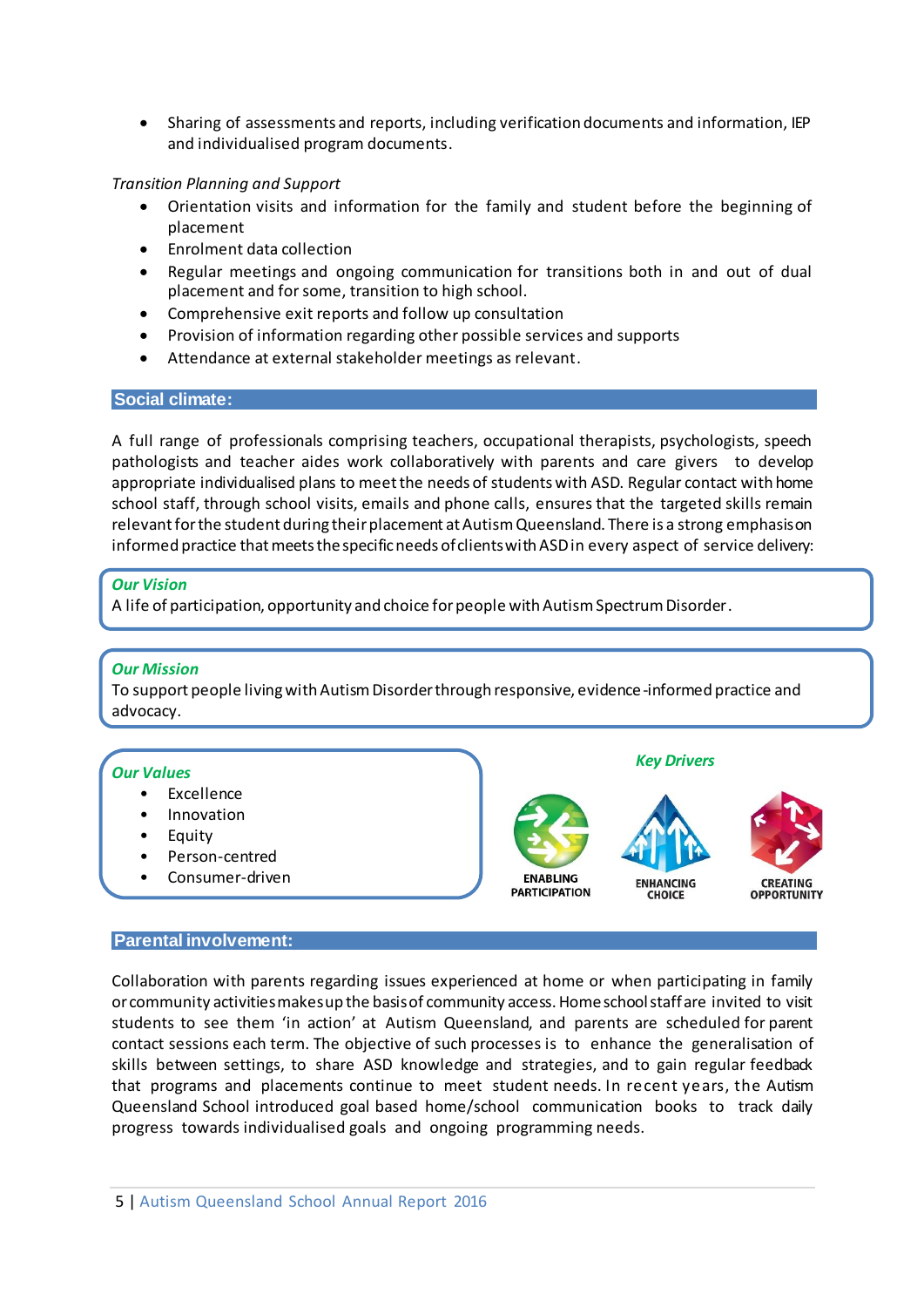Parents are involved in school life through various activities and initiatives such as:

- Parent Information Sessions
- Parent Contact Sessions
- Students' Individualised Plans, Parent-Staff meetings
- VolunteerWork/Fundraising

## **Parent, teacher and student satisfaction within the school:**

A parent opinion survey was completed in 2016 by 39 respondents across both campuses (64% Sunnybank, 36% Brighton), representing 38% of all possible respondents from Sunnybank and 39% from Brighton respectively. Results are consistent with anecdotal observations and considered a reliable representation of parent attitudes about the school.

From those who responded, feedback was excellent: 100% parents felt that their child's placement at Autism Queensland was meeting their major concerns and 92% that their child was happy, safe and well supported in the Autism Queensland School environment.

Parents reported ASD specific curriculum areas of greatest priority for their child to be: 1. social skills (87%); 2. stress management (85%); 3. communication (69%) and 4. sensory issues (54%), which is consistent with Autism Queensland methodology's target areas for intervention. 97% of parents respondedthat during 2016they felt their child's participation and performance had improved at their home school as a result of the Autism Queensland placement. When asked would they recommend Autism Queensland School to other families of a child with ASD, 100% responded "Yes".

#### **School income broken down by funding source:**

Autism Queensland School funding breakdown for both campuses can be viewed on the *Autism Queensland Education and Therapy Centre, Sunnybank Hills* page of the My School website: [http://www.myschool.edu.au](http://www.myschool.edu.au/)

## **Staffing:**

## *Staff Composition, Including Indigenous Staff:*

| Total number of full-time school staff       | 8              |
|----------------------------------------------|----------------|
| Total number of part-time school staff       | 91             |
| Total number teaching staff                  | 23             |
| Total number of non-teaching staff:          | 76             |
| Total number of part-time teaching staff     | 19             |
| Total number of full-time teaching staff     | 4              |
| Total number of full-time non-teaching staff | $\overline{4}$ |
| Total number of part-time non-teaching staff | 72             |
| Total number of indigenous staff             | 1              |
| <b>Total number of school staff:</b>         | 99             |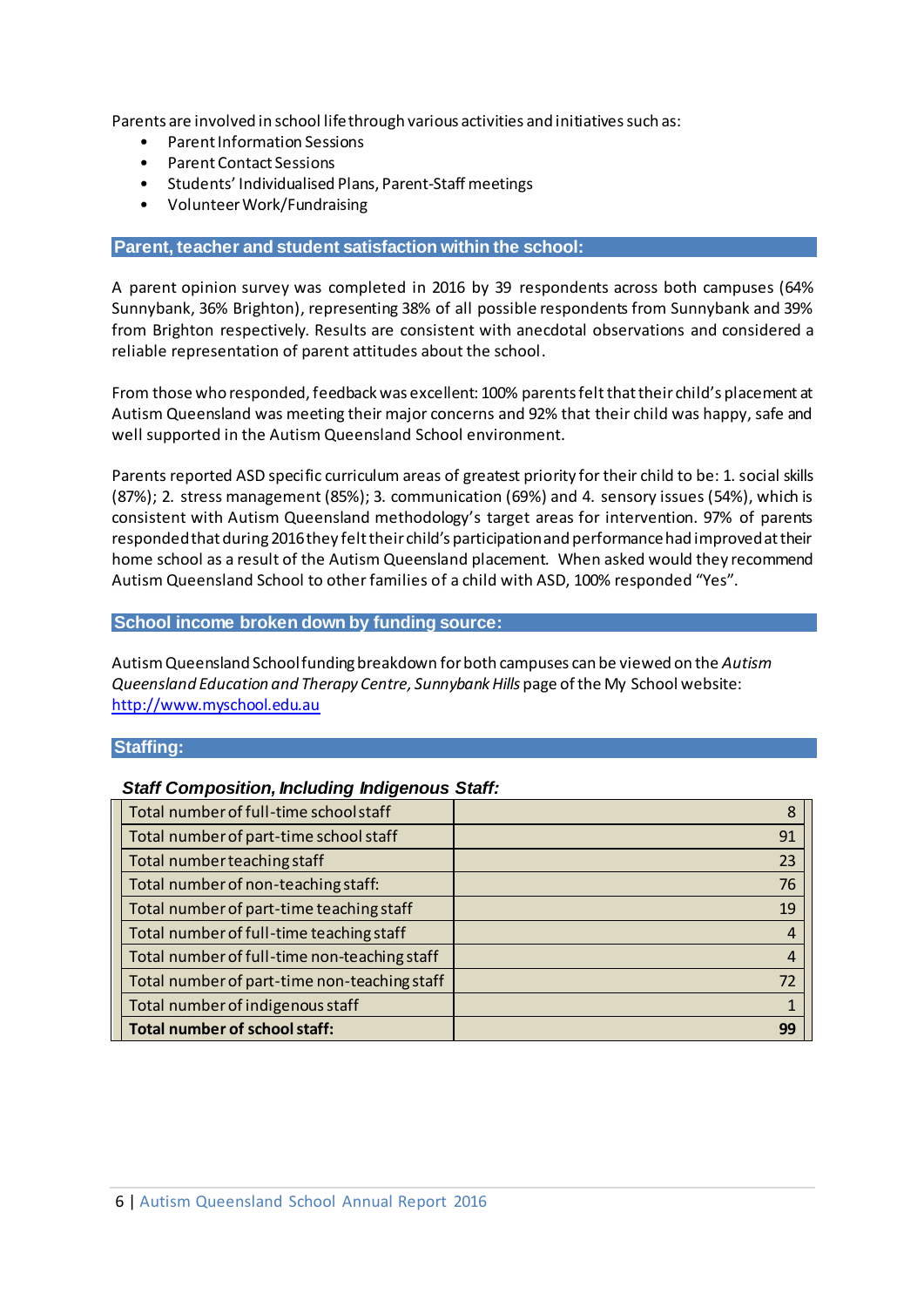# *Qualifications of all Teachers:*

| Qualification          | Either detail the number or the percentage of<br>classroom teachers and school leaders at the<br>school who hold this qualification |
|------------------------|-------------------------------------------------------------------------------------------------------------------------------------|
| Doctorate or higher    | 0                                                                                                                                   |
| <b>Masters</b>         |                                                                                                                                     |
| <b>Bachelor Degree</b> | 17                                                                                                                                  |
| Diploma                |                                                                                                                                     |
| Certificate            |                                                                                                                                     |

# *Proportion of teaching staff retained from the previous year:*

| Number of permanent teaching<br>staff at end of previous year | Number of these staff retained |                  |
|---------------------------------------------------------------|--------------------------------|------------------|
|                                                               | in the following year (the     | % retention rate |
|                                                               | program year)                  |                  |
| 14                                                            | 10                             | 71.4%            |

# *Average staff attendance for the school, based on unplanned absences of sick and emergency leave periods of up to 5 days:*

| Number of Staff                                                                                | Number of School Days | <b>Total Days Staff</b><br>Absences | Average Staff<br>Attendance Rate |  |  |
|------------------------------------------------------------------------------------------------|-----------------------|-------------------------------------|----------------------------------|--|--|
| -99                                                                                            | 195                   | 400                                 | 97.93%                           |  |  |
| For permanent and temporary classroom teachers and school leaders the average staff attendance |                       |                                     |                                  |  |  |
| rate was 97.93% in 2016                                                                        |                       |                                     |                                  |  |  |

## **Staff participation in and expenditure on professional development in 2016:**

All school staff including teachers, allied health professionals, teacher aides and ancillary staffsuch as busdriversandbusaidesparticipateinrelevant professional development focusing on critical elements of their roles. Staff participate in annual performance reviewsto identify strengths and areas where performance can be enhanced through coaching and mentoring, professional development and access to training opportunities. The performance review processfacilitates an individually tailored approach to professional development. Staffwho attend external professional development programs are required toshare learning with their peers –either informally within the School teams or by means of a presentationat staff meetings. This promotes cross-disciplinary knowledge and understanding, ultimately improving the quality of service provided to students and their families.

| <b>Total Number of Teachers</b>                                                                 | Total expenditure on teacher PD<br>(as recorded in Financial Questionnaire) | Average expenditure<br>on PD perteacher |
|-------------------------------------------------------------------------------------------------|-----------------------------------------------------------------------------|-----------------------------------------|
| 23                                                                                              | \$20,937.00                                                                 | \$1,046.85                              |
| Total funds expended on teacher professional development in 2016                                |                                                                             | \$20,937.00                             |
| Proportion of the teaching staff involved in professional development<br>activities during 2016 |                                                                             | 100%                                    |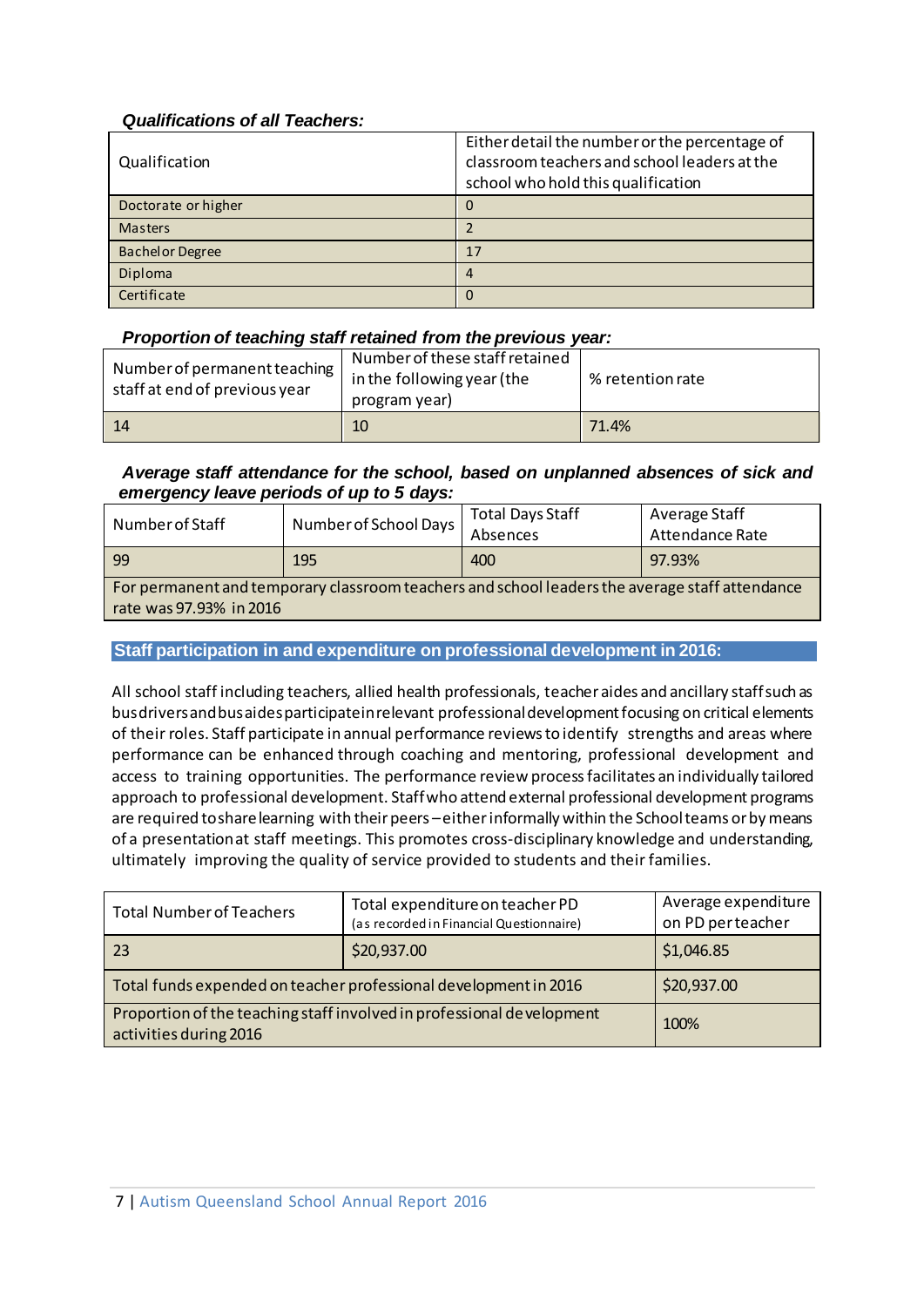The major professional development initiatives were as follows:

- Secret Agent Society (SAS) social skills training for Teachers and Therapists<br>• Senior First Aid and CPR Training
- Senior First Aid and CPR Training
- Bronze Medallion training
- Child Protection: Policy updates
- Fire Safety Training
- Workplace Bullying, Harassment & Discrimination
- Nationally Consistent Collection of Data: Identifying Adjustments
- Sensory Processing in ASD and Emotional Regulation
- Positive Behaviour Support
- Autism Queensland Methodology and Research Updates
- Structured Teaching
- Models of Practice
- Zones of Regulation
- Peer Mentoring and Staff Wellbeing
- The SOS approach to feeding
	- o SOS Basic Training Course
	- o Food Science Adaptation
- Team-Teach Refresher Course
- Picture Exchange Communication System Level 1
- Reading Doctor
- **Mathletics**

#### **Student Performance:**

Students attending the Autism Queensland School do not participate in NAPLAN testing during their placement but may participate at their 'home school'. It should be noted that while many students enrolled in the Autism Queensland School may also be exempt from NAPLAN testing, such decisions regarding exemption are determined by a student's 'home school' staff and their parents.

Allstudents attending the Autism Queensland School havean individualised plan with goals set across curriculum areas. These plans are reviewed six monthly in collaboration with the Autism Queensland School team, 'home school' staff and parents.

#### **How computers are used at AQ to assist learning:**

Computers are used on a daily basis to support learning within the classroom, both for individual needs and in small group sessions. The need to prepare students with ASD for the digital learning environments of both the present and future is recognised as a priority through the provision of:

- Access to learning materials to assist their individualised areas of interest
- Internet use for research for school assignments
- Access to interactive learning platforms, both individually and in small group settings.
- Specific skill training in areas of communication and social skills
- Digitally based project designs: e.g. digital photo and video editing and presentations.